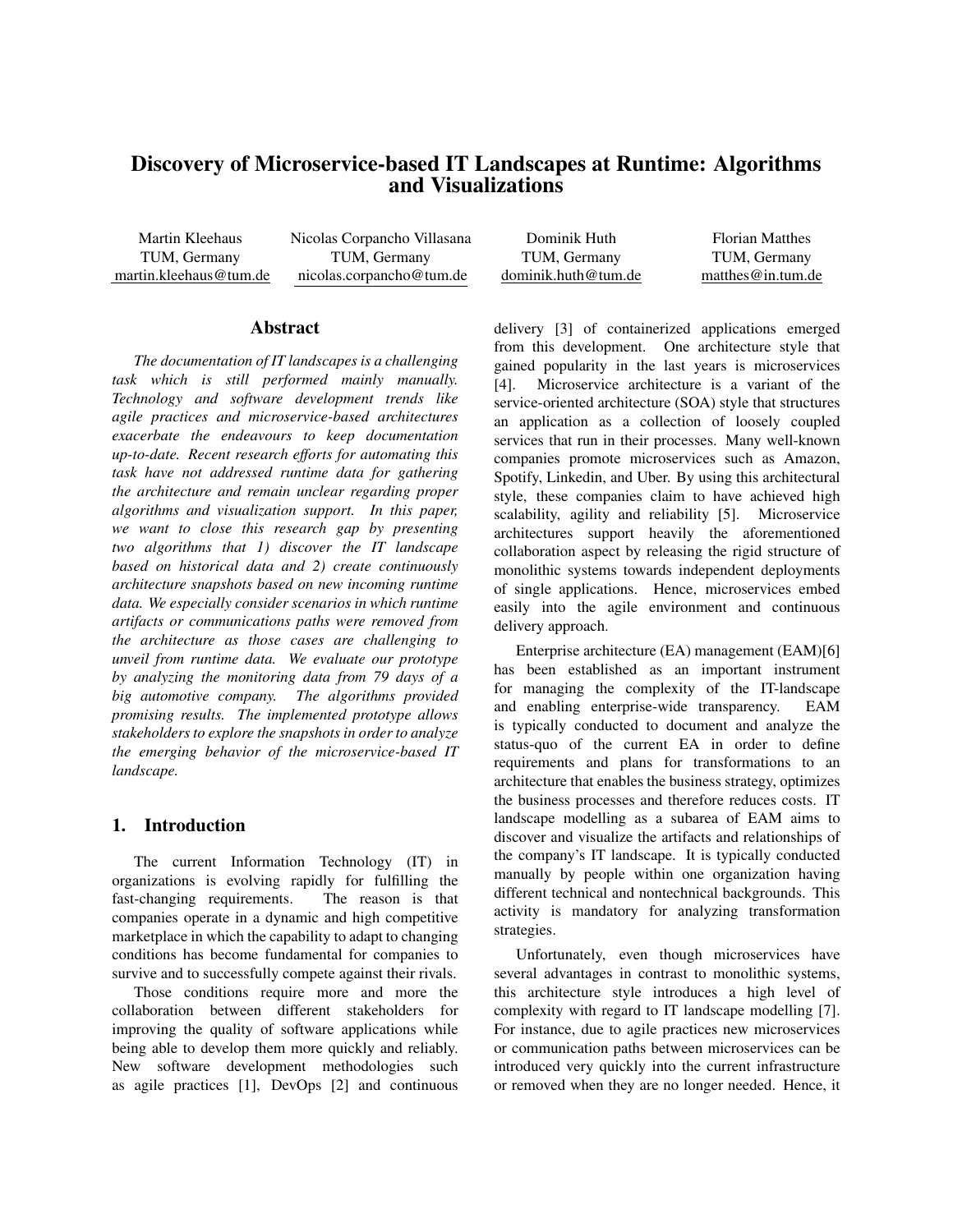is crucial to keep track of the emerging IT landscape, which raises the documentation overhead.

The consequences are out–of–date EA models which lead to decisions made on wrong data or bad data quality [8]. Farwick et al. [9] and Hauder et al. [10] identified runtime data as a promising information source for delivering EA relevant information. Hence, a few research endeavours [11, 12, 13] leverage runtime data for automating IT landscape modelling. However, the presented solutions did not allow to capture the complete IT landscape: An important aspect which is missing in most of the solutions are the proper identification of communication dependencies from an end-to-end perspective, i.e. the communication paths between runtime artifacts and the used interfaces (API) for the information exchange. Although there exists a plethora of commercial and open-source monitoring vendors that provide powerful agent-based instrumentations to gain insights from an end-to-end perspective via tracing [14], those tools were primarily developed for i.a. monitoring application performance (APM) and not for documentation purposes. For instance, many monitoring solutions are event based [15], i.e. they provide runtime data as soon as a specific event occurs like a user request or a system failure. Those events are traced and kept in the database for a certain period of time. Within an event, the communication behavior between IT components is unveiled. Outside of events only the state (running, paused, down, etc.) of IT components is captured. As a consequence runtime data provide only the IT architecture within a specific point of time which does not mean it is complete at all. In order to capture the entire as-is IT landscape with all identified communication paths a request of the complete runtime history is required which is mostly not possible due to performance reasons and resource limitations. In addition, old components and communication paths would also be extracted that were already removed several sprints ago.

In this work, we present a solution that leverages runtime instrumentation for continuously reconstructing and documenting the as-is microservice-based IT landscape in any given point of time. The contribution of our work is threefold: 1) First, we describe an approach for continuously tracking architecture changes and applying those changes to our maintained architecture in order to ensure an up–to–date IT landscape documentation. 2) We store every change to the architecture as snapshots in our database and visualize this emerging behaviour based on a timeline. The visualization of the information exchange dependencies is built upon a graph-based scheme provided by GraphQL as the query language. 3) We allow users

to manually refine the reconstructed architecture and save those refinements in our database. We evaluate our prototype in a big automotive company located in Germany.

The remainder of the paper is organized as follows: Section II presents related academic work that influenced our design decisions. In Section III, we describe the concept in more detail, whereas in Section IV, we dive deeper into the implementation aspects. Afterwards, we continue in Section V to discuss our evaluation results. We finish the paper with our limitations and a conclusion in Section VI and VII.

# 2. Related work

There exist a few concepts on how to integrate runtime data from existing data sources for IT landscape modelling. Holm et al. [13], as well as Alegria et al. [16] make use of network analysis tools in order to infer information on the IT infrastructure. Buschle et al. [12], on the other hand, interpret the configuration of an Enterprise Service Bus (ESB) to include knowledge on communicating information systems in the EA model. These approaches have in common that they are limited to a specific layer of the EA and the authors do not consider communication paths between runtime artifacts. In addition, they are not appropriate for microservice-based architectures.

O'Brien et al. [17] provide a state-of-the-art report on several architecture recovery techniques and tools. The presented approaches aim to reconstruct software components and their interrelations by analyzing source code and by applying data mining methods.

Cuadrado et al. [18] describe a case study of the evolution of an existing legacy system towards SOA. The proposed process comprises architecture recovery, evolution planning, and evolution execution activities. Similar to our approach, the system architecture is recovered by extracting static and dynamic information from system documentation, source code, and the profiling tool. This approach, however, does not analyze communication dependencies between services, which is an outstanding feature of our prototype.

Van Hoorn et al. [19][20] propose a framework *Kieker* for monitoring and analyzing the run-time behaviour of concurrent or distributed software systems. Although the framework focuses on application-level monitoring, the authors also present a way how Kieker could be used to recover microservice-based IT landscapes via analyzing the profiled traces. Unlike us, Kieker does not store and process architectural changes in runtime. In addition, it remains unclear how communication deletions are processed.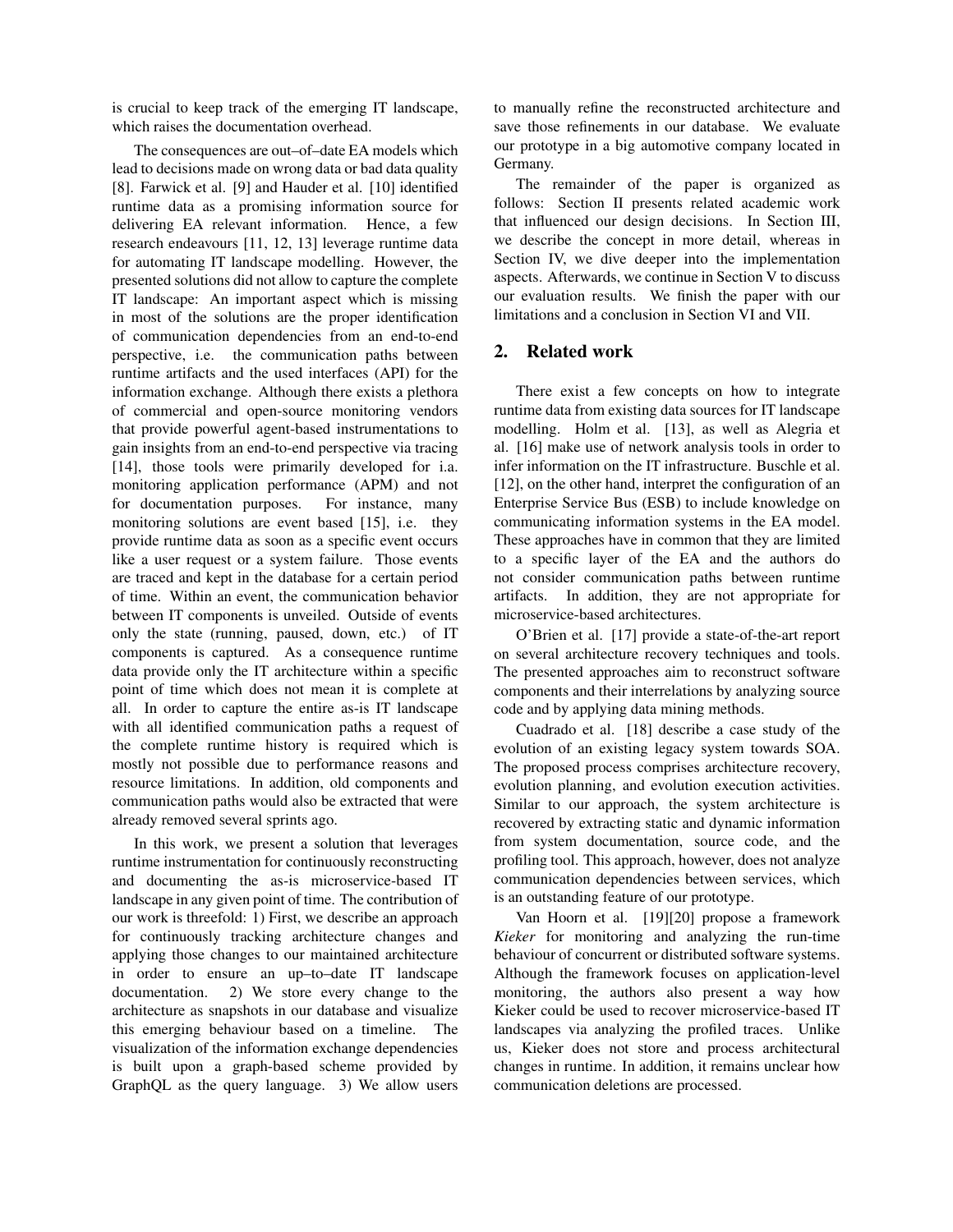MicroART, an approach for recovering the architecture of microservice-based systems is presented in [21][22]. The approach is based on Model-Driven Engineering (MDE) principles and is composed of two main steps: recovering the deployment architecture of the system and semi-automatically refining the obtained system. The architecture recovery phase involves all activities necessary to extract an architecture model of the microservices, by finding static and dynamic information of microservices and their interrelations from the GitHub source code repository, Docker container engine, Vagrant platform, and TcpDump monitoring tool. However, the tool does also not track architectural changes and remain imprecise what happens when communication between microservices are deleted.

# 3. Architecture discovery concept

### 3.1. Monitoring techniques

Our algorithm for discovering microservice-based IT landscapes is based on the combination of three monitoring concepts:

A best practice pattern<sup>1</sup> for building microservice architectures is the usage of service discovery [23] that serves as a repository to find the network location of a specific microservice dynamically. Microservices frequently change their status and IP-address due to reasons like updates, autoscaling or failures. order that the microservices are still able to find each other in the network, the service discovery serves as a gateway that always provides the current network locations. In case a change in the architecture (removed service, added service, updated service) is detected, this alteration is reflected in the repository of the service discovery. By retrieving this information, we are able to reveal the current status of each service instance.

The service discovery mechanism already provides useful data about the status of the microservice but lacks in reporting detailed infrastructure information and interrelationships. For that reason, an additional monitoring agent is required that delivers 1) infrastructure-related data, like host, container type and address, database type and address, operating system or information about the cloud provider. 2) Interrelationships unveil schematic connections between microservices and other infrastructure elements, like on which host the microservice is running, in which specific container or operating system the microservice is deployed, or with which database the microservice is communicating. The repository data is enhanced with

this information.

Both concepts discover the status of running microservices in run-time and unveil infrastructure-related information. However, the real communication behaviour between the microservices still remains unknown. For that reason, it is necessary to instrument each microservice with a monitoring probe that tracks request flows through the system. This technique is called **distributed tracing** [14] and adapted by many commercial, or open-source monitoring solutions<sup>2</sup>. Distributed tracing tracks all executed HTTP requests in each service by injecting tracing information into the request headers. The main purpose of tracing is to analyze application performance (APM) and to troubleshoot latency problems. In addition, it also provides capabilities to add further information in the form of annotations to each request. These annotations contain additional infrastructure and software-related information like executed endpoint address, class and method name, requested port, etc. We leverage distributed tracing in order to unveil the communication behaviour between microservices.

Last but not least, huge microservice infrastructures are load balanced to avoid single points of failures. Tracing data or monitoring agents also provide service instance information. Each instance of a service has the same name but distinguish itself in IP address and port. Therefore, the uniqueness of a service instance is defined by the service description in combination with the used IP address and the service port. In order to discover all instances that belong to a specific service, we aggregate the information based on the service description.

It is mostly not required to instrument the IT-landscape with three different monitoring agents. This would increase the administration and resource overhead unnecessarily. Modern monitoring tools like Dynatrace, AppDynamics or Instana already integrate all mentioned monitoring techniques in one monitoring agent which is a huge benefit from a DevOps point of view.

### 3.2. Process description

Even though the combination of the aforementioned monitoring techniques discovers most architecture elements of an IT landscape, it only unveils a snapshot of the current architecture which created runtime data for a defined period of time. This is mostly enough for analyzing the general existence of an IT element. However, it cannot be ensured that the communication structure is uncovered completely, as it

<sup>1</sup>https://microservices.io

<sup>2</sup>https://openapm.io/landscape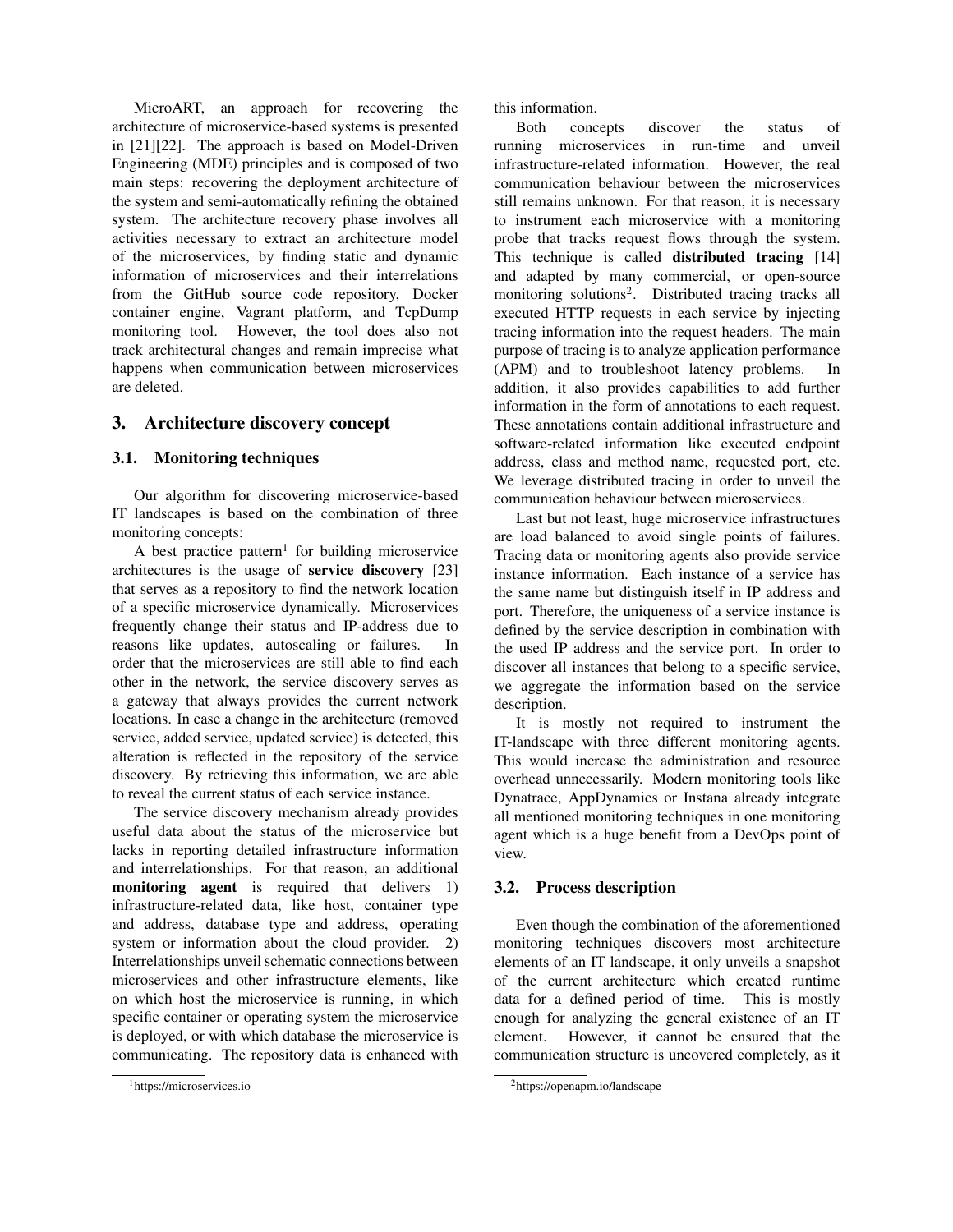would require all possible communications between the applications happened in the considered period of time. Consequently, we also have to analyze historical runtime data. Hereby, we face the following four challenges: 1) In order to reduce network overhead, most tracing techniques are based on sampling, i.e. only a percentage of requests is traced and forwarded to the monitoring server. In the worst case, specific communication paths are rarely seen. 2) Due to resource limitations, most monitoring tools can only provide a small timeframe of runtime data, e.g. last 6 hours, depending on the frequently incoming data volume. A request for runtime data for a longer duration would be too resource intensive and cannot be served. 3) Most monitoring tools store runtime data for only a specific period of time and archive or even delete older data in order to ensure free storage capacity is always available. 4) The history does also contain old components and communication paths that were already removed several sprints ago. This legacy data must be filtered in order to unveil the real architecture. This can be easily performed with the general existence of IT artifacts, as they frequently provide health data. If no health data is coming from a component anymore, it was certainly removed from the architecture. However, it is a different case with communication paths, as they only get visible by request events. No communication does only mean there have been no events reported.

Considering the listed challenges, we developed a concept that discovers the architecture of the current IT landscape based on a three-step process. First, we reconstruct the architecture by analyzing historical data. We developed the *backwardDiscovery* algorithm for this purpose. This algorithm runs recursive and retrieves in every iteration historical tracing data (*tD*) with a timeframe of  $T = t_1 - t_0$ . In case no further data is available the discovered architecture is returned for manual refinement. In the second step, we support the user with a visualization for adapting the architecture manually, i.e. the user is able to change the structure of the communication paths. Finally, the algorithm *forwardDiscovery* gets triggered on a fixed time interval and consumes new incoming runtime data for continuously adapting the final architecture.

### 3.3. Algorithms description

We execute two algorithms in a chronological order to unveil the complete IT landscape architecture. We assume the architecture  $A(E, C)$  is a directed graph with runtime artifacts  $E$  and communication paths  $C$ , whereas  $C \subseteq E \times E$  on a finite set E.

The algorithm *backwardDiscovery* analyzes the

available historical runtime data and reconstructs the architecture  $A(EU, CV)$  from the last reported time t<sub>-1</sub> until the present time  $t_0$ . It excludes communications that did not occur in the regarded history yet or includes communications between microservices that were already removed in last sprints. Both scenarios must be handled accordingly. Hence, we define  $A(EV, CV)$  as

$$
E \to E \iff \forall e (e \in E \land e \in E)
$$
  

$$
C \to \{c \mid (c \in E \land c \in E \land E)\}
$$

The algorithm is executed one time. Due to resource limitations, we need to provide a timeframe  $T$  that represents the maximum time period that is accepted by the monitoring tool to go back in history. First, we instantiate the architecture  $A(EU, CV)$  based on the repository data  $rD(E)$  (line 3 and 4) most monitoring tools provide in order to identify running IT artifacts. We use the function REPOSITORYDATA() for this purpose. The communication paths C remain empty. Next, we retrieve the tracing data  $tD(E, C)$  for the last considered timeframe via the call  $\text{TRACEDATA}(t_0, t_1)$ (line 7). If the tracing data  $tD$  is not empty (line 8), we iterate through all elements  $e \in tD(E)$  and validate whether the elements e are also included in the repository data (line 9 and 10). If this is the case, we add all communication paths assigned to this runtime element to the architecture (line 11) and start over with the next timeframe (line 12). If no data is received from the monitoring server, the algorithm returns an incomplete architecture (line 14) which can be used as a basis for further refinements. Line 9 to 11 can also be described as an intersection between the elements e in  $tD(E, C)$  and  $rD(E)$ , but for simplicity reasons we use the imperative representation.

The next algorithm *forwardDiscovery* is executed after *backwardDiscovery* and the manual refinement. It runs continuously based on a defined frequency and is eventually returning the complete architecture of the instrumented IT landscape. As an input, the *forwardDiscovery* function consumes 1) a timeframe  $T$  for retrieving the monitoring data, 2) the deletion threshold  $\tau$  which defines how old a communication path is allowed to be, before it gets removed and 3) the incomplete architecture returned by the *backwardDiscovery* function or the manual refinement. First, the function fetches both the current content of the repository (line 3) and the trace data (Line 4) for a specific period of time. Based on the retrieved data the architecture  $A_{\ell}$  is refined accordingly. For the runtime elements, we apply the intersection (line 5) and for the communication paths, we use the union (line 6) to return the complete architecture which is eventual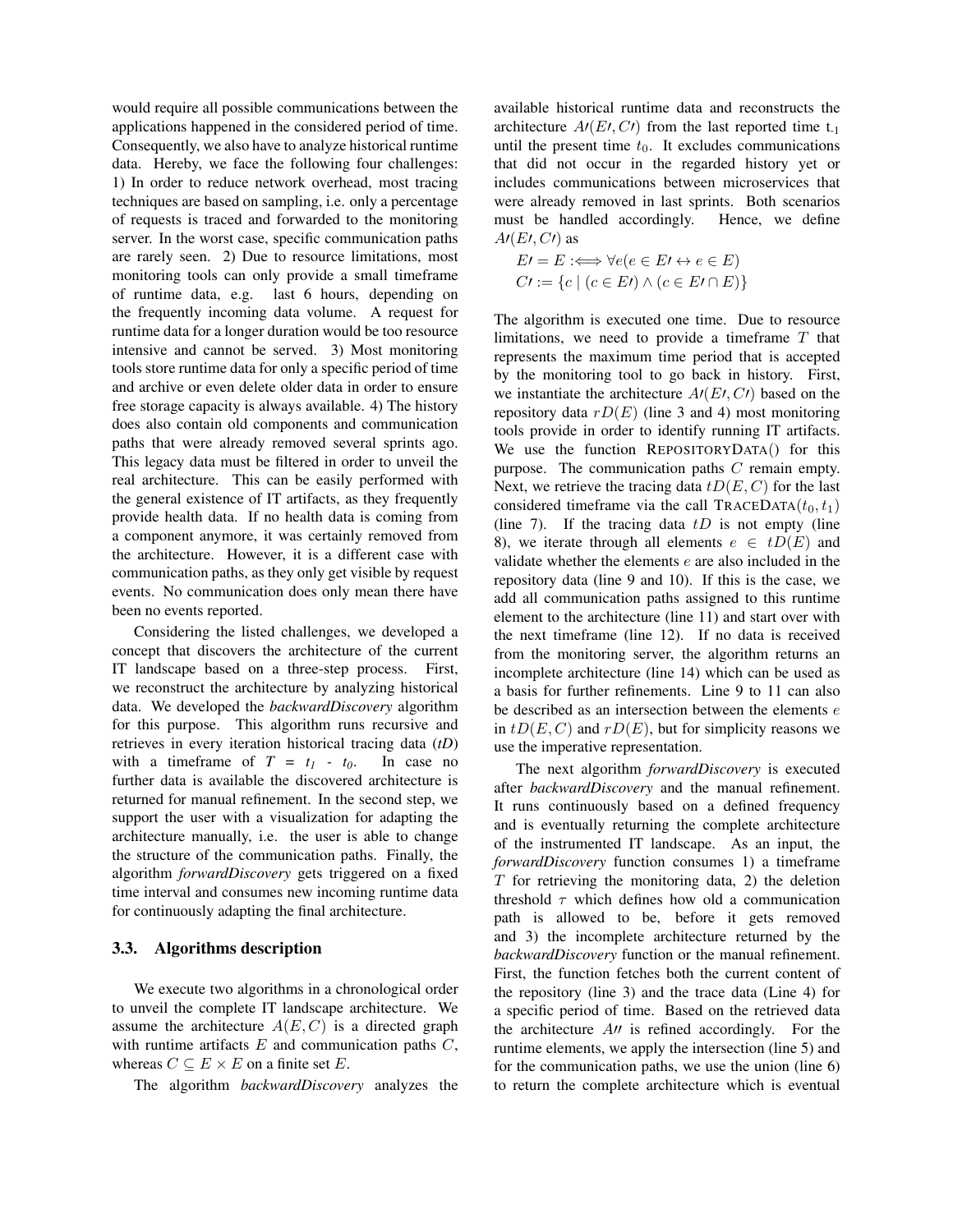consistency in case the missing communication paths were available in the tracing data. However, we are still facing the issue that removed communications are not recognized without any manual input. Hence, we incorporate a threshold  $\tau > 0$  that defines the maximum period of time how long communications are allowed to be invisible in the tracing data. In case the threshold is exceeded (line 8), the particular communication path is marked as deleted (line 9). Hereby, we use the last seen timestamp of each communication. We never remove communications from the current architecture as we never can make sure that the communication is not appearing in future traces again. Finally, we store the current snapshot of the discovered architecture (line 10). The algorithm itself is designed to be idempotent as long as no changes have occurred in the architecture, therefore running it multiple times has no further impact on the result.

| <b>Algorithm 1 Backward Discovery</b> |                                                  |
|---------------------------------------|--------------------------------------------------|
|                                       | <b>Require:</b> $T > 0$                          |
|                                       | 1: function BACKWARDDISCOVERY(A, $t_0$ , T)      |
| 2:                                    | if $A = \emptyset$ then                          |
| 3:                                    | $rD(E) \leftarrow$ REPOSITORYDATA                |
| 4:                                    | $A\prime \leftarrow A(rD(E), C)$                 |
| 5:                                    | $t_1 \leftarrow t_0$                             |
| 6:                                    | $t_0 \leftarrow t_1 - T$                         |
| 7:                                    | $tD(E, C) \leftarrow \text{TRACEDATA}(t_0, t_1)$ |
| 8:                                    | if $tD \neq \emptyset$ then                      |
| 9:                                    | for all $e \in tD(E)$ do                         |
| 10:                                   | if $e \in rD(E)$ then                            |
| 11:                                   | $A'' \leftarrow A'(E, C \cup tD(C_e))$           |
| 12:                                   | BACKWARDDISCOVERY $(A, t_0, T)$                  |
| 13:                                   | else                                             |
| 14:                                   | return At                                        |

#### Algorithm 2 Forward Discovery

| <b>Require:</b> $T > 0, \tau > 0$ |                                                  |  |
|-----------------------------------|--------------------------------------------------|--|
|                                   | 1: function FORWARDDISCOVERY(A, $\tau$ , T)      |  |
| 2:                                | $t_1 \leftarrow t_0 + T$                         |  |
| $\beta$ :                         | $rD(E) \leftarrow$ REPOSITORY DATA               |  |
| 4:                                | $tD(E, C) \leftarrow \text{TRACEDATA}(t_0, t_1)$ |  |
| 5:                                | $A\prime \leftarrow A(E \cap rD(E), C)$          |  |
| б.                                | $A'' \leftarrow A(E', C \cup tD(C))$             |  |
| 7:                                | for all $c \in A \cap C \cap A$                  |  |
| 8:                                | if $cutext{}(lastSeen) + \tau \leq t_0$ then     |  |
| 9:                                | $c(deleted) \leftarrow true$                     |  |
| 10:                               | $V(i+1) \leftarrow$ An                           |  |
| 11.                               | return All                                       |  |



Figure 1: Tracing data of sample version figure

adjusted in a way it does not trigger the architecture modification based on defined time intervals but on specific events that occur in the organizations. When the trigger is aware of changes immediately when they occur, this could potentially give birth to the concept of "real-time" IT landscape architecture documentation. An overview of potential trigger events is shown in the following:

- Scheduled trigger: Default trigger running on a defined schedule
- Pipeline trigger: Triggers the algorithm as soon as changes are deployed to production via a continuous delivery pipeline
- Manual trigger: Allows further external tools or a user to trigger the *forwardDiscovery* algorithm manually

# 4. Implementation

The architecture of the prototype is built on four main components: 1) the server receives the runtime data from the monitoring agents and reconstructs the architecture, 2) the database stores the architecture snapshots and the references to the runtime artifact, 3) GraphQL interface communicates with the server and provides a query language to traverse through the discovered IT-landscape architecture, and finally 4) a client application for visualizing the architecture and enabling manual refinements. The corresponding component diagram is illustrated in Figure 1.

### 4.1. Data model

The data model of our prototype is depicted in Figure 2: The class "Snapshots" contains all snapshots made for the IT landscape architecture during the

The *forwardDiscovery* algorithm can also be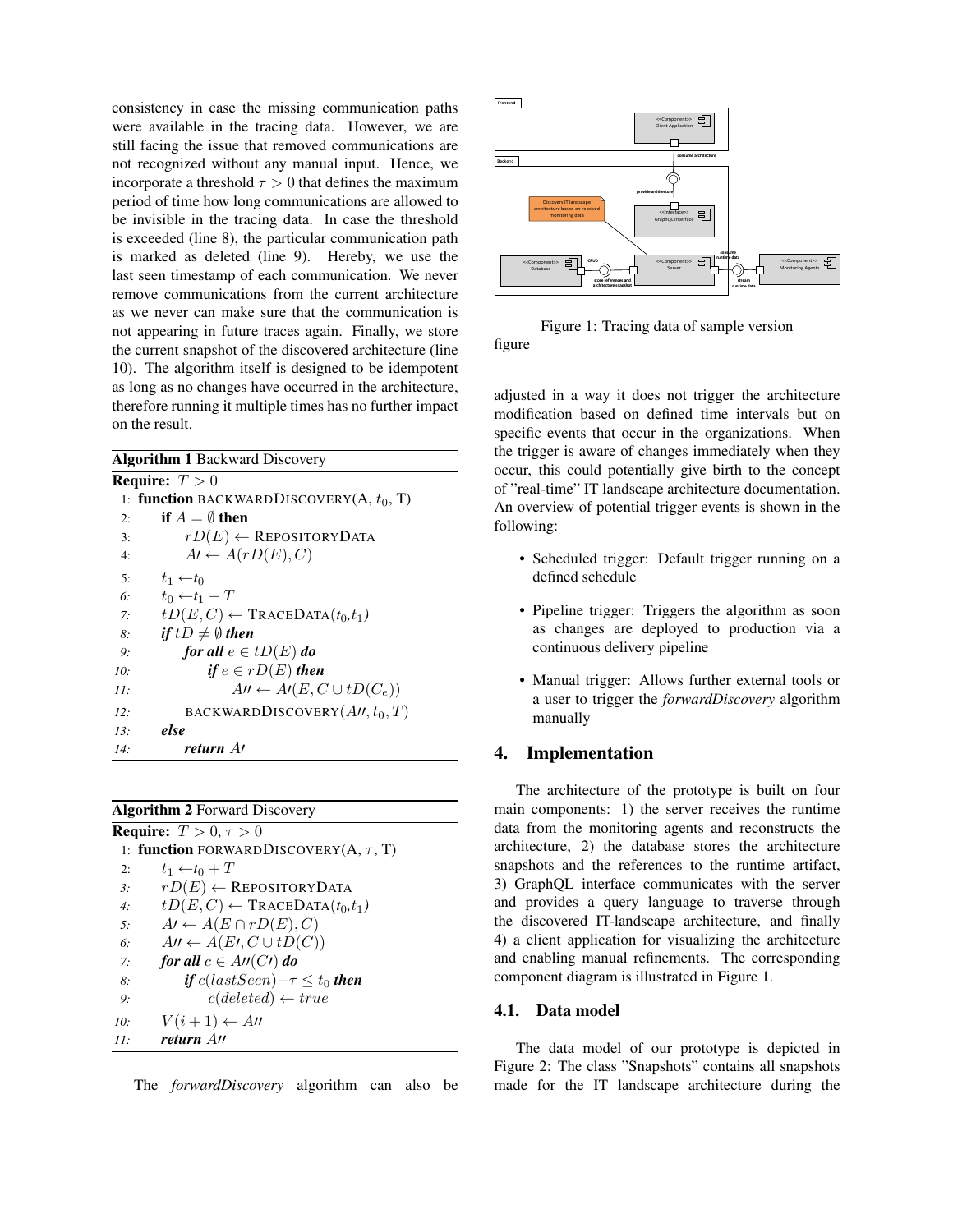

Figure 2: Architecture reconstruction data model figure

time. Every snapshot version represents a defined timeframe that is appropriate for the used monitoring tool starting at "datefrom" to "dateto". A version number is an incrementing number meaning that the highest version number represents the latest stored IT landscape architecture version.

The tracing data are stored in the classes "TracingComponent" and "TracingEdge". Tracing edges describes the communication paths between the tracing components. For every record in those classes, a hash is generated as the primary ID. The attribute "lastSeen" indicates the snapshot version in which the tracing data have been seen the last time.

The repository data retrieved from the monitoring tool is stored in the class "RepositoryData". Unlike the tracing data, monitoring tools mostly does not provide history about the runtime artifacts, hence we version this information by our own through frequently pulling the data from the monitoring tool. The attribute "lastSeen" contains the version as an integer in which the repository items last existed.

Due to performance and implementation reasons, a version class was integrated for every mentioned IT artifact (component, edges and repository items). These version classes (VersionComponents, VersionEdges and VersionRepositoryData) are related to the created particular snapshots.

#### 4.2. Graph-based visualization

With the support of GraphQL, we are able to provide stakeholders with a query language that enables them to retrieve all information about the IT landscape and to traverse through the discovered IT landscape architecture. In order to allow data to be queried, resolvers have to be defined and implemented on the root



Figure 3: Refinement menu for manual adaptation figure

level. Resolvers such as "database", "microservice", "host", etc allow to query for an artifact or collections of artifacts and work in a similar manner to Remote Procedure Calls (RPC). The client application primarily calls the resolvers and retrieves a JSON-based response with all IT landscape elements. The IT landscape architecture itself is visualized as a directed graph with nodes and edges. Nodes represent the runtime artifacts. The node types are identified with different colors. Edges visualize the communication paths between runtime artifacts. The direction of the edges indicates request calls via TCP or HTTP. An example of this visualization is depicted in Figure 4. Red color indicates microservices. Blue color represents databases and green color describes file storages.

#### 4.3. Architecture refinement support

Our frontend application does not only visualize the IT-landscape architecture based on stored snapshots but also provides features for a manual refinement of the architecture. The user can adapt the following elements:

- Add new and remove legacy communication paths between runtime artifacts
- Add and remove runtime artifacts in case they are not instrumented
- Add annotations to runtime artifacts and communication paths
- Provide a detailed view of a runtime artifact incorporating more information

Figure 3 presents a screenshot of the refinement menu. It appears when the user clicks on an element or a communication path.

#### 4.4. Architecture comparison support

In order to analyze how the IT landscape emerged over time, we integrate a visual comparison between two architecture snapshots. Same runtime artifacts and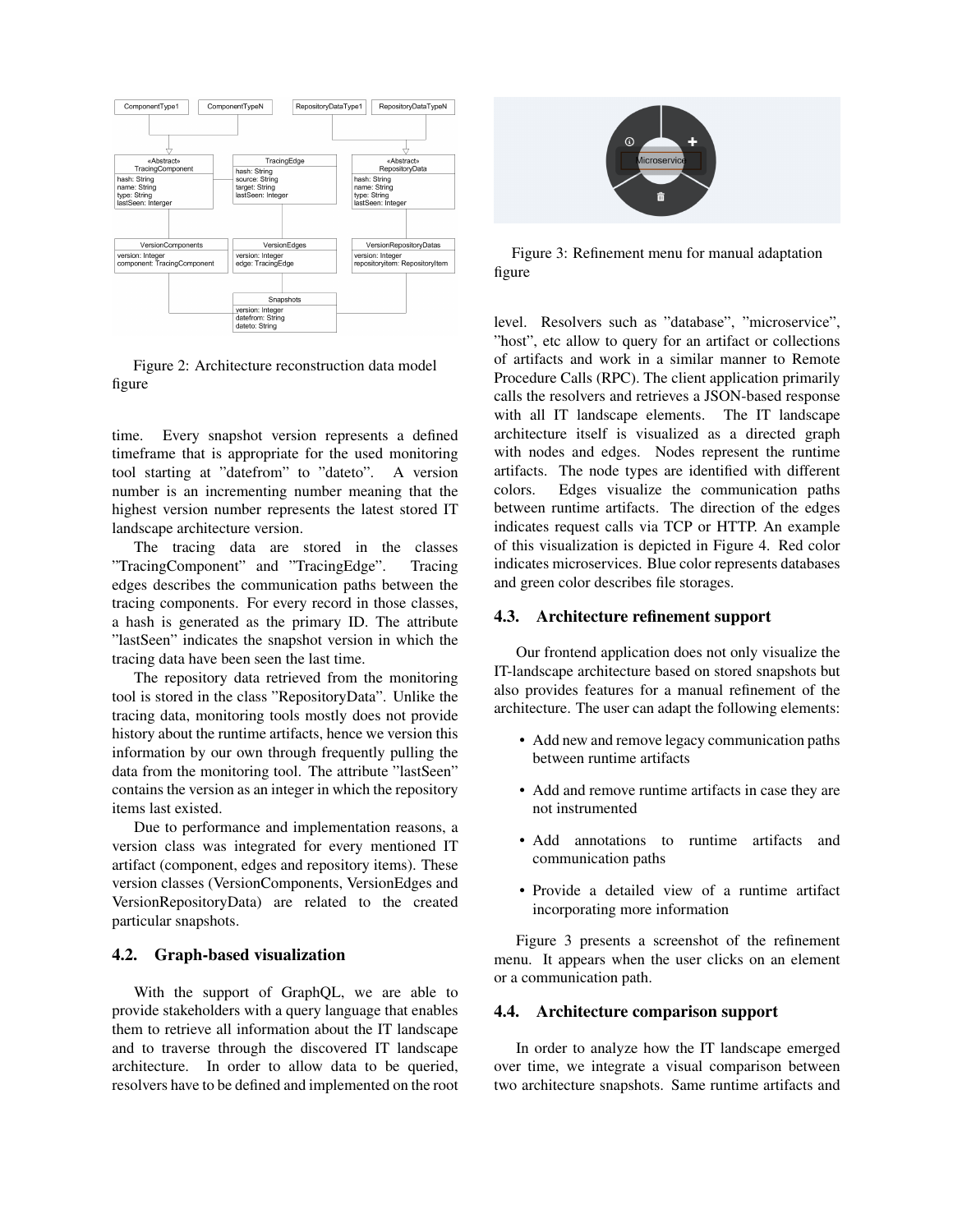

Figure 4: IT landscape visualization with different color codings.

figure

communication paths that occur in both snapshots are highlighted accordingly. The comparison of different snapshots enables a number of use cases. 1) It can be used to get instant feedback about architectural changes, like new or deleted runtime artifacts or communication paths. 2) A comparison also enables feedback regarding the fulfilment of architecture-related requirements and 3) it supports the analysis of the emerging behavior of the architecture. Hence, architects are able to intervene in a timely manner in order to prevent bad design decisions.

# 5. Evaluation

### 5.1. Environment description

The company from which we got access to their instrumented IT landscape for evaluating our concept is located in the automotive industry. The company hosted the microservice architecture on the cloud provider Amazon Web Services (AWS). The microservices use the NoSQL database DynamoDB for storing their transaction data. Data streams are realized via Kinesis streams. The streams are processed in Kinesis Firehose and forwarded to all subscribed microservices. The architecture itself provides services for other departments realizing and contributing to various business use cases. The Enterprise Architect keeps the main responsibility regarding overall architectural design decisions and documentation.

AWS provides monitoring data in three different forms. 1) All runtime artifacts are registered in the AWS repository and their health status is frequently reported. In order to remove a specific service, the artifact must be unregistered and deleted accordingly. 2) A further monitoring probe (CloudWatch) creates infrastructure and application logs that record failure events or hardware related data like CPU, memory or network utilization. 3) The tool X-Ray enables tracing for analyzing requests from an end-to-end perspective. For automating the documentation of the microservice architecture, we combine the output of the monitors from the AWS repository and X-Ray via the unique ID.

Due to performance issues and configuration settings, the monitoring tools restricts the access to runtime data to a timeframe of 6 hours and only the last 30 days can be retrieved. In addition, the repository does only store the set of artifacts that are currently running. No history is kept in the database. The accessed microservice-based IT landscape contains 279 runtime artifacts and 34 communication paths. The artifacts consist of 50 microservices, 46 dynamoDB tables, 8 kinesis streams and 175 S3-Buckets that represent simple data storage. The image on the right in Figure 8 shows the final architecture with all runtime artifacts. Due to space limitations, we only show those runtime artifacts that correspond to one product. We ignored the rest.

#### 5.2. Accuracy calculation

After implementing our prototype, we created 316 snapshots representing the last 79 days. The *forwardDiscovery* algorithm was executed at snapshot version 203. After the 79 days, our architecture discovery result was validated by our evaluation partner. Modifications have to performed on the Kinesis streams in order to achieve a complete and accurate model, which we call *base model*. The evaluation itself is done in an iterative process. For each iteration, we compare the reconstructed architecture model against the base model and calculate the accuracy acc.

$$
acc = \frac{(TPE_i + TPN_i) - (FPE_i + FPN_i)}{(TPE_i + TPN_i + TNE_i + TNN_i)}
$$
 (1)

TPE = Edges are found both models

TPN = Nodes are found in both models

FPE = Edges are found in the reconstructed model but are not available in base model

 $FPN = Nodes$  are found in the reconstructed model but are not available in base model

TNE = Edges are not found in the reconstructed model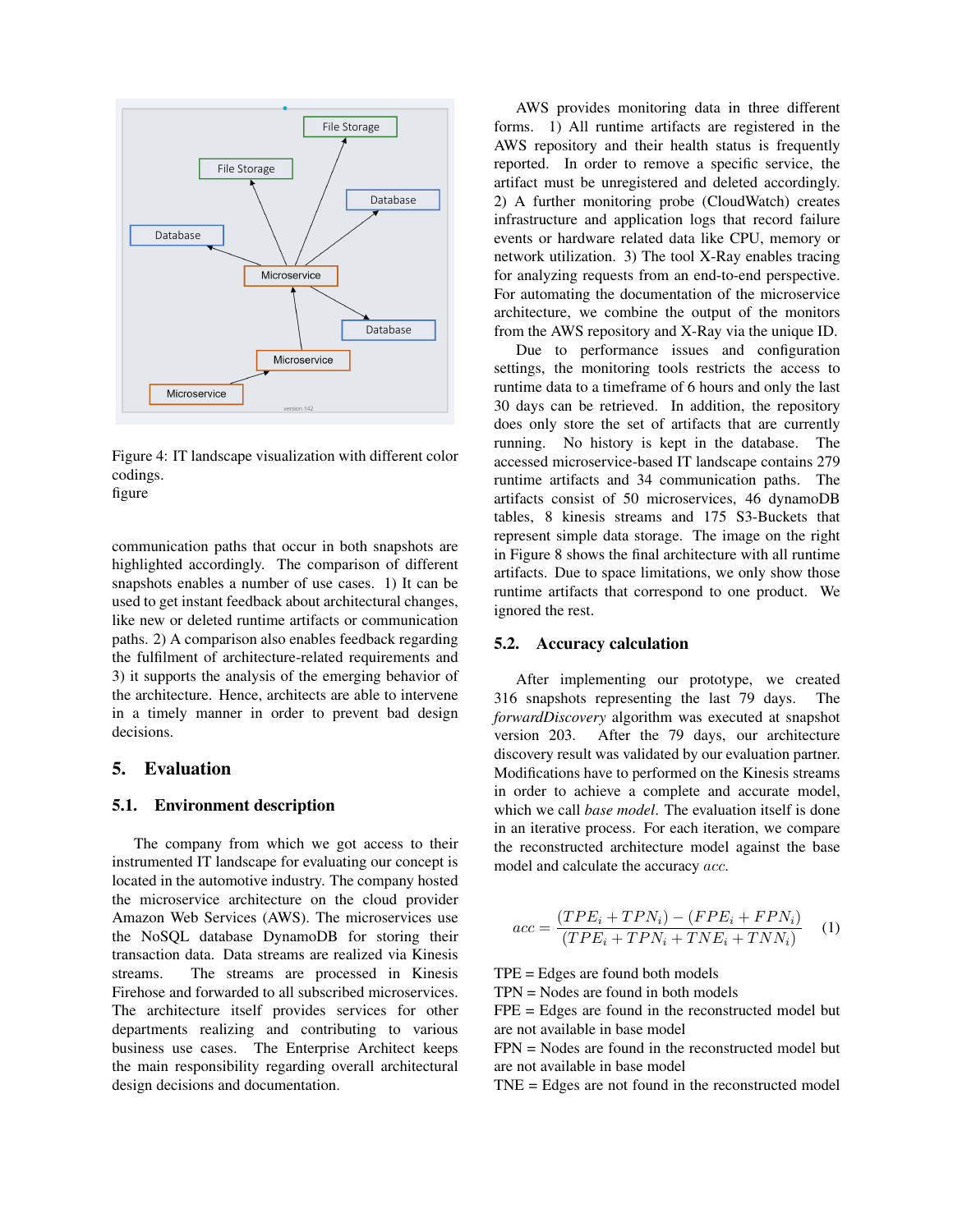but are available in base model

TNN = Nodes are not found in the reconstructed model but are available in the base model

1. Iteration: After analyzing the complete history the *backwardDiscovery* algorithm finally discovered in total 279 correct runtime artifacts. 36 communication paths were unveiled out of 5 are reconstructed that are not present in the base model anymore. 3 communications are missing. Hence, the accuracy is  $acc = 82,4%$ 

2. Iteration: After receiving the result of the *backwardDiscovery*, we execute the *forwardDiscovery* algorithm with a deletion threshold of  $\tau = 168$  hours (28 snapshots) representing the sprint length of 1 week. Hence, the algorithm ran in total 113 snapshots that equals approximately 28 days. Overall, the second algorithm improves the accuracy to  $acc = 91.2\%$ . After 28 days, 279 correct runtime artifacts were discovered in total. 33 correct communication paths were unveiled. 1 communication was still not found that is available in the base model and 2 communications are marked as deleted although they are still available. Further 2 communications were correctly marked as removed.

We recognized after the second iteration, that an overall threshold for all communication paths cannot be applied as the communication behavior between runtime artifacts differ significantly. Hence, we modified the *forwardDiscovery* to ensure every communication path gets an individual threshold that is recalculated from snapshot to snapshot. We define the threshold as the maximum time in which the communication was not visible regarding the considered timeframe. As an example, Figure 6 illustrates the profile of two different communication paths. Whereas the communication 1 is marked as deleted after 11 snapshots ( $\tau_1$  =  $N[247; 258]$ , communication 2 can be removed already after 7 snapshots ( $\tau_1 = N[259; 266]$ ). The adapted algorithm could not be executed again due to resource restrictions of the evaluation partner. Hence, we were content with the last 28 days. Unfortunately, the present data pool did not allow an improvement of the accuracy.

#### 5.3. Deletion threshold discussion

The selection of an appropriate deletion threshold strategy is fundamental to keep a high architecture discovery accuracy. In the following, we discuss different approaches on how to define the threshold for deleting potentially removed communication paths:

*Manual definition*: The period of time of how long the algorithm has to wait until specific communication paths should be highlighted as removed could be based on simple manual input. That means the user defines the

number of days as the threshold based on experience. The advantage of this option is the simplicity of this approach. However, it is rather inflexible and does probably not conform to development behavior.

*Machine learning based*: The drawbacks of the manual method could be neglected by a machine learning approach. Hereby, we create a model that learns the behavior of the developers and predicts future communication removals accordingly. However, the creation of the prediction model is challenging to perform as it depends on the availability of labelled data, i.e. each communication removal must be recorded.

*Event based*: Specific events that describe a situation in which selected communication paths must be deleted can be leveraged for defining an event based threshold. However, the threshold is not a period of time anymore but represents rather a boolean value that triggers the deletion workflow. An advantage of this option is a resource optimization and near real-time documentation. On the contrary, the definition of possible events is challenging.

*Tool support*: In the last option, no threshold calculation is performed at all. The removal of obsolete communications is achieved by tool support. Based on an application that visualizes the IT landscape architecture the developers can decide which communication path is obsolete and must be removed. That means, the decision is outsourced to a manual task, which realizes a high accuracy if developers maintain the communications via the tool. As a disadvantage, no automation mechanism is achieved.

#### 5.4. Snapshot comparison

Figure 8 illustrates the microservice-based IT landscape from two different snapshots. Version 145 was created during the execution of the *backwardDiscovery* algorithm and version 316 was the last created during *forwardDiscovery*. Again, we only visualize the runtime artifacts that correspond to one product. Both images unveil how architecture has changed after 42 days. In total, 37 new runtime artifacts were added to the landscape.

### 6. Limitations

In the course of the development of this paper a few assumptions have been made that lead necessarily to the following limitations: First, every runtime artifact must be instrumented. Otherwise, the IT landscape cannot be discovered completely. To this end, some capabilities from the monitoring tool has been seen as given. Especially, the report of distributed traces and the propagation of APIs for reading runtime data.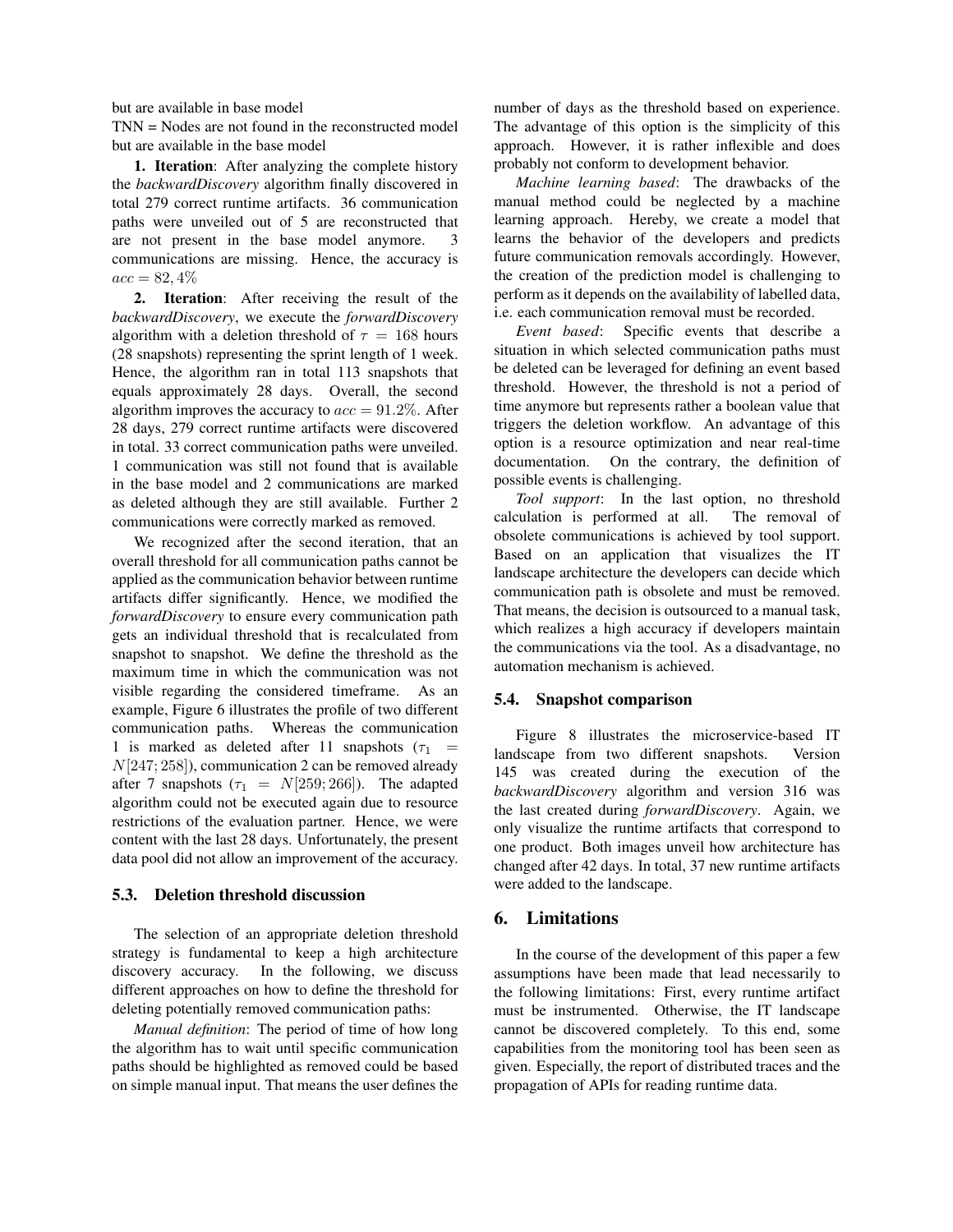

Figure 6: Communication behavior between two microservices. The y-axis represent the number of recognized communications within one day, i.e. 4 snapshots. A snapshot is created every 6 hours. figure



Figure 8: Comparison of two different snapshots of the same microservice-based IT landscape. Left: Discovered architecture after snapshot 145. Right: Final architecture discovered after snapshot 316 with manual refinement. figure

Second, we mainly focus on runtime artifacts. If the related process is not running and the monitoring agent is not providing data anymore it is interpreted as deleted, which might be wrong.

Third, the evaluation was conducted within a timeframe of 79 days. To this end, some of the concepts as explained in Section 3 should be tested for a longer time especially when it comes to the proper inclusion in the workflows of teams and architects as well as the calculation of the correct deletion threshold.

Fourth, we evaluate the developed algorithms by calculating the related accuracies. However, we did not incorporate the stakeholders to evaluate the provided visualizations based on structured or semi-structured interviews. Hence, the visualizations were not adapted accordingly. This is part of our future work.

Last but not least, we use CloudWatch and X-Ray as the monitoring providers, as those tools are natively integrated in AWS. However, our proposed algorithms were not evaluated on different environment configurations. Hence, in this current research phase,

we cannot confirm a global applicability of our concept. Nevertheless, we are convinced that our approach is also applicable in other technological environments. For instance, further APM vendors like Dynatrace, AppDynamics, NewRelic, or Instana just to name a few also provide powerful instrumentations to gain insights from an end-to-end perspective. Those tools expose several APIs for extracting the application repository and communication behaviour between microservices, and yet show the same issues regarding to IT landscape documentation described in Section 1. Hence, the usage of those tools in other technical environments should not reduce the applicability of the presented algorithms and visualizations.

# 7. Conclusion

The trend of developing larger applications in the form of microservices as well as the accompanying agile practices expose new challenges to the practices of IT landscape documentation. In order to support